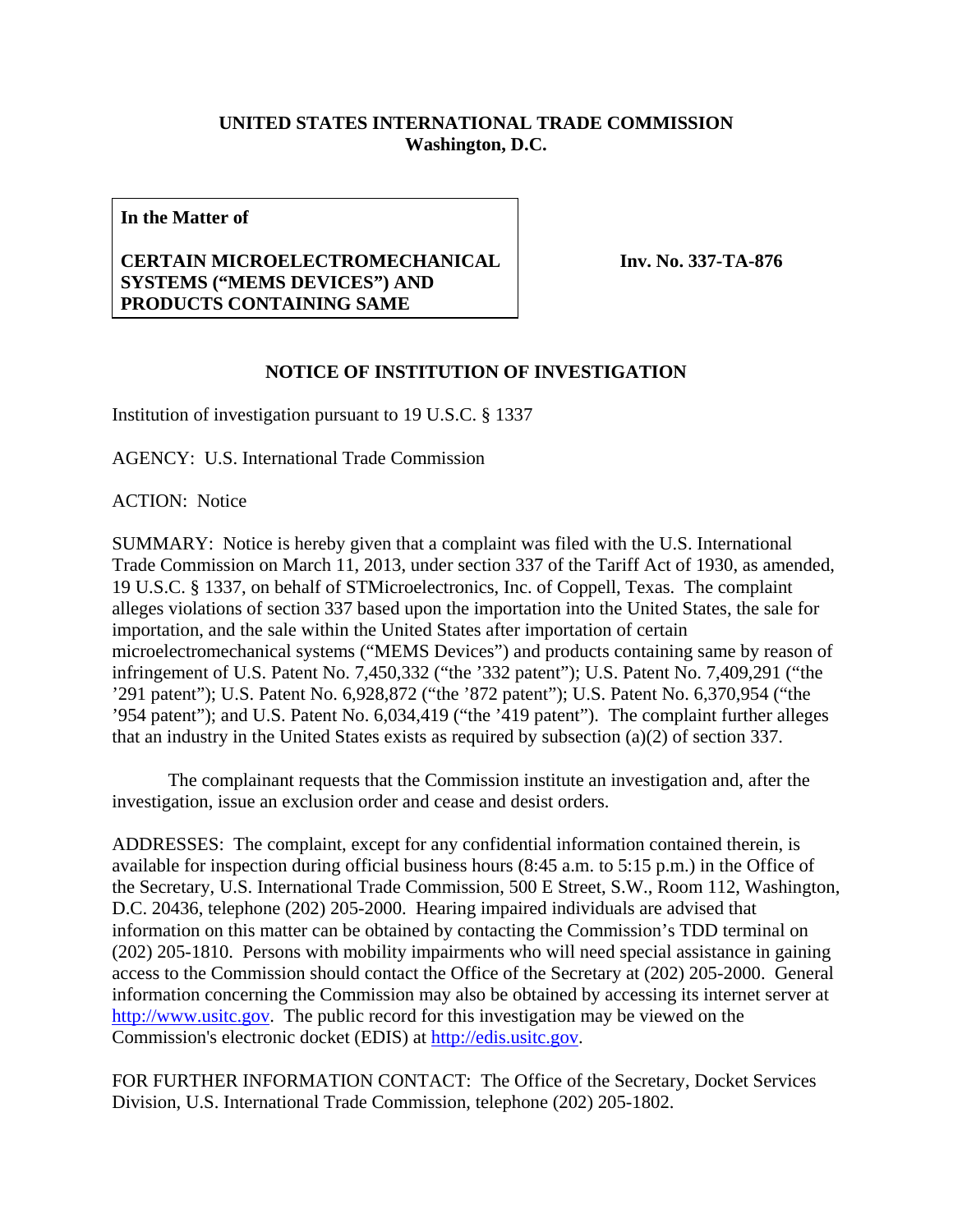AUTHORITY: The authority for institution of this investigation is contained in section 337 of the Tariff Act of 1930, as amended, and in section 210.10 of the Commission's Rules of Practice and Procedure, 19 C.F.R. § 210.10 (2012).

SCOPE OF INVESTIGATION: Having considered the complaint, the U.S. International Trade Commission, on April 9, 2013, ORDERED THAT –

 (1) Pursuant to subsection (b) of section 337 of the Tariff Act of 1930, as amended, an investigation be instituted to determine whether there is a violation of subsection  $(a)(1)(B)$  of section 337 in the importation into the United States, the sale for importation, or the sale within the United States after importation of certain microelectromechanical systems ("MEMS Devices") and products containing same by reason of infringement of one or more of claims 1, 4, 5, and 7-13 of the '332 patent; claims 1-3, 7, 19, 20, 25, and 26 of the '291 patent; claims 1, 3-5, 14, 16, 17, and 24-26 of the '872 patent; claims 1-3, 5, and 7-10 of the '954 patent; and claims 1- 13 of the '419 patent, and whether an industry in the United States exists as required by subsection (a)(2) of section 337;

 (2) For the purpose of the investigation so instituted, the following are hereby named as parties upon which this notice of investigation shall be served:

(a) The complainant is:

 STMicroelectronics, Inc. 750 Canyon Drive Coppell, TX 75019

 (b) The respondents are the following entities alleged to be in violation of section 337, and are the parties upon which the complaint is to be served:

> InvenSense, Inc. 1197 Borregas Avenue Sunnyvale, CA 94089

 Roku, Inc. 12980 Saratoga Avenue, Suite D Saratoga, CA 95070

 Black & Decker (U.S.), Inc. 701 East Joppa Drive New Britain, CT 06053

 (3) For the investigation so instituted, the Chief Administrative Law Judge, U.S. International Trade Commission, shall designate the presiding Administrative Law Judge.